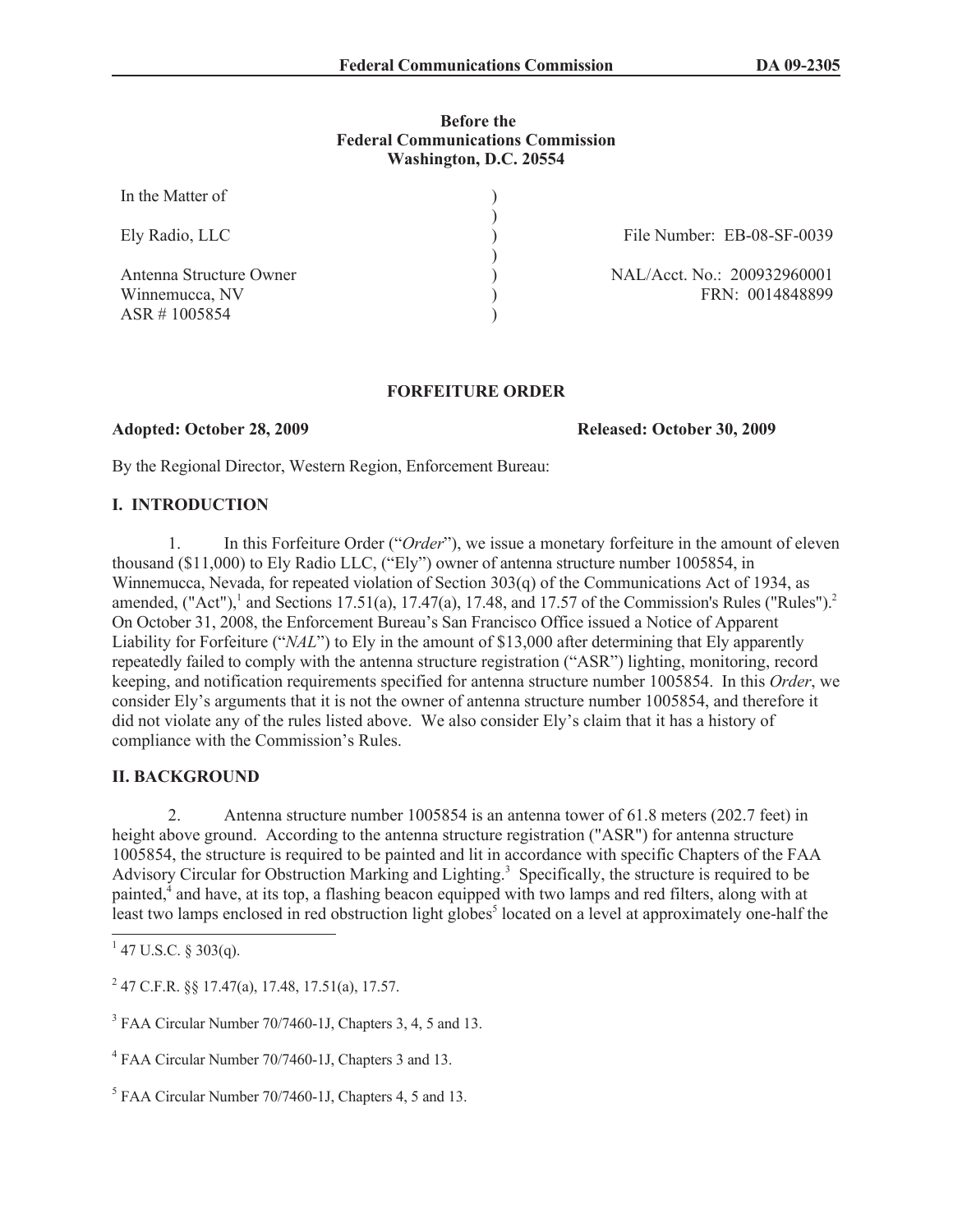overall height of the tower.<sup>6</sup> The lights on antenna structure number 1005854 are required to burn continuously or be controlled by a light sensitive device.<sup>7</sup>

3. On March 11, 2008, in response to a complaint that the red beacon lighting on the antenna structure used to broadcast KWNA(AM) was out, a San Francisco agent determined that the structure was antenna structure number 1005854, registered to Sheen Broadcasting Company. The agent then contacted the Federal Aviation Administration ("FAA") Flight Service Station to determine if the tower light outage had been reported and if a Notice to Airmen ("NOTAM") had been issued for the structure. The FAA reported that there were no NOTAMs on file for antenna structure number 1005854 and advised that they would issue a NOTAM for the structure. The San Francisco agent then contacted the Winnemucca Police department and asked them to make an observation of antenna structure 1005854. At approximately 9:00 p.m. PDT, a Winnemucca Police officer drove to antenna structure 1005854 and observed no lights illuminated on the antenna structure.

4. On March 12, 2008, a San Francisco agent inspected antenna structure number 1005854, located at 5130 Weikel Drive in Winnemucca, Nevada.<sup>8</sup> The agent observed that at 8:10 p.m. PDT, no lights were illuminated on antenna structure number 1005854.9

5. On March 13, 2008, the San Francisco agent inspected station KWNA(AM) at the KWNA(AM) transmitter address of 5130 Weikel Drive, in Winnemucca, Nevada, and the KWNA(AM) studio address of 355 West Fourth Street, Winnemucca. The San Francisco agent interviewed the owner of Ely and the general manager and the programming director of KWNA(AM). The Ely and KWNA(AM) management told the San Francisco agent that for about the past two months, when the flasher beacon rotated, there was noise getting into the audio of the KWNA(AM), so they shut off the lights on antenna structure number 1005854. They further told the San Francisco agent that they were unable to determine if this was a grounding problem or antenna tuning problem, so they kept the antenna structure lights off until they could fix the problem. Ely's owner stated that he spoke to the FAA a year ago and notified the FAA over the past two months about the outage, but did not make any entries in the station log to memorialize this. Ely's owner also stated that he believed that antenna structure number 1005854 was less than 200 feet in height and that the airport does not have a control tower. Ely's owner further stated that he wanted to move the antenna structure to a new location. The KWNA(AM) programming director was also contacted by the owner of the previous licensee of KWNA(AM), Sheen Broadcasting Company ("Sheen"), about the light outage on the antenna structure. Ely and KWNA(AM) management also told the San Francisco agent that Ely leases the land, building and tower from Sheen; that there is no agreement between the two parties concerning who monitors the lights; and that they believe that the lights work by photocell. The KWNA(AM) management also stated that they did not notify Sheen when they turned the lights off on antenna structure number 1005854.

6. Later on March 13, 2008, the San Francisco agent interviewed Sheen. Sheen stated that

<sup>6</sup> FAA Circular Number 70/7460-1J, Appendix 1, Figure 11.

<sup>&</sup>lt;sup>7</sup> FAA Circular Number 70/7460-1J, Chapters 5 and 13.

<sup>&</sup>lt;sup>8</sup> The agent noted that unlike the street address listed, the latitude and longitude data shown on the antenna structure registration for antenna structure 1005854 did not correspond to its actual location.

<sup>&</sup>lt;sup>9</sup> According to the U.S. Naval Observatory, sunset in Winnemucca, Nevada, occurred at 5:55 p.m., PDT, on March 12, 2008.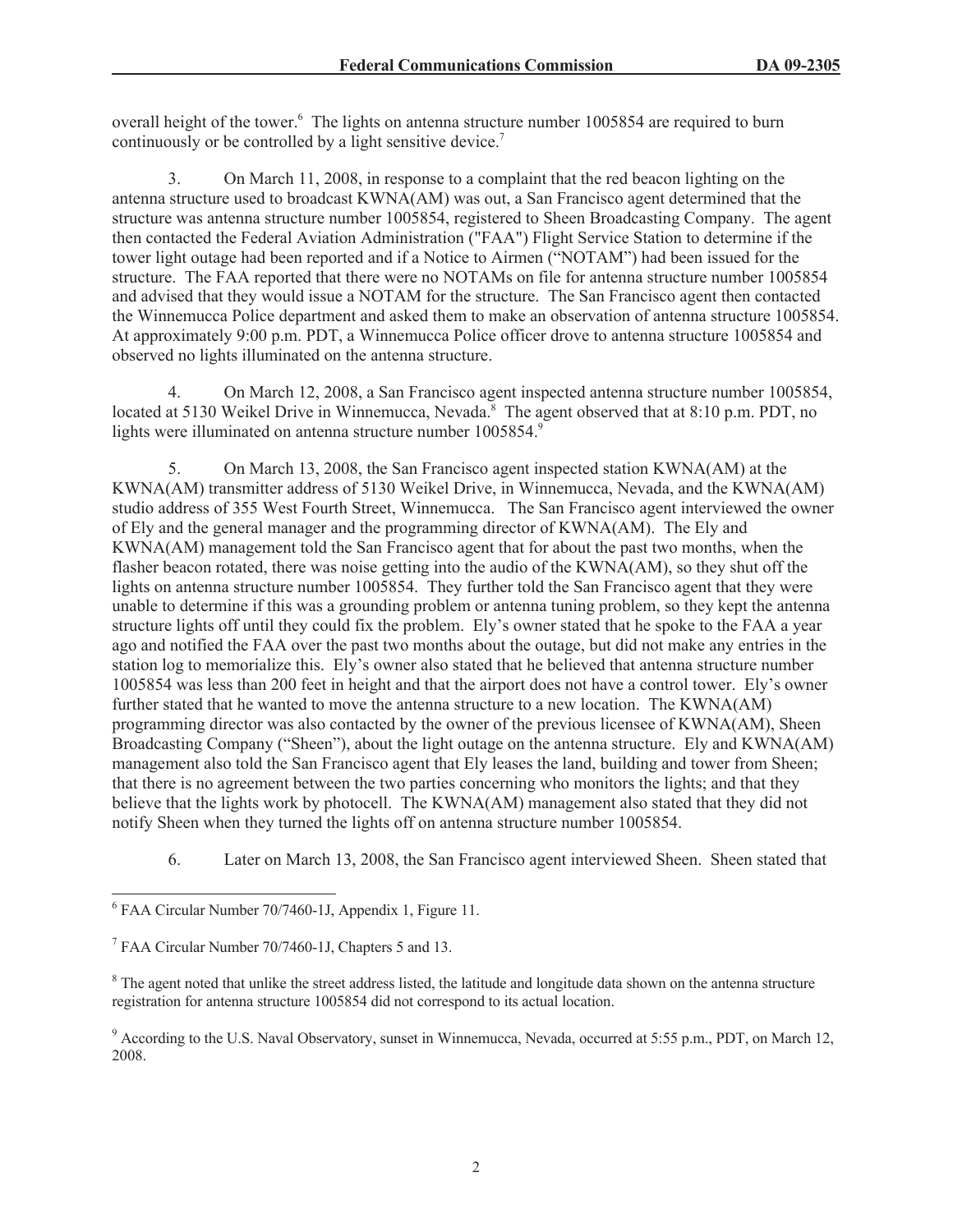he had received several complaints about the lighting on antenna structure number 1005854 being out during the previous six to nine months and that he was aware that there was heliport less than a mile from the antenna structure. Sheen also stated that he rents the land and transmitter building to Ely for KWNA(AM), but that all of the assets and equipment to operate KWNA(AM), including antenna structure number 1005854, were sold to Ely as of December 1, 2006.

7. Still on March 13, 2008, at 7:30 p.m. PDT, the San Francisco agent met with the KWNA(AM) general manager at the KWNA(AM) transmitter site. The lights on the antenna structure were not functioning. The KWNA(AM) general manager switched on the power to antenna structure number 1005854, and the San Francisco agent observed that the lights on the antenna structure were functioning. As no noise was heard in the KMNA(AM) audio, the general manager left the lights on the structure on.<sup>10</sup>

8. On March 17, 2008, Sheen faxed to the San Francisco agent a copy of the Asset Purchase Agreement by and between Sheen Broadcasting Co., Seller, and Ely Radio LLC, Buyer, for the sale and purchase of stations KWNA AM and FM, Winnemucca, Nevada ("Sales Agreement"). Section 2 of the Sales Agreement states that the "Seller will sell, assign, transfer, convey and deliver to buyer . . . [a]ll tangible personal property and fixtures owned by Seller used or useful in the operation of the station." Section 2.4 and Section 2.5 of the Sales Agreement detail the real property lease and [a] lease on the building owned by the Seller which is used as the Station's studios and offices . . . ." Section 3 of the Sales Agreement details the "Excluded Assets" and antenna structure number 1005854 is not listed.

9. On June 26, 2008, the San Francisco Office issued Letters of Inquiry to both Ely and Sheen asking each if they were the owner of antenna structure number 1005854 and if they were aware of the registration, painting and lighting requirement for antenna structure 1005854. In their responses, both Ely and Sheen denied ownership of antenna structure number 1005854. Ely stated that the Sales Agreement "did not include the transmitter site or tower" and that Ely intended to relocate the station to a new transmitter site with a "shorter ¼-wave tower." Ely also stated that it has paid rental checks to Sheen every month and that Sheen remains the owner of the tower and transmitter site used by KWNA(AM). Ely further stated that the owner of Sheen Broadcasting Company continues to occupy the residence on the transmitter site; that "it made sense for him to retain responsibility and for observing and ensuring compliance with the FAA and FCC lighting and other tower requirements;" that the light switches are on his property; and that Mr. Sheen "never brought to [Ely's] attention that that the tower was not lit properly." Sheen responded to the Letter of Inquiry stating that Sheen had sold all of its business assets and equipment to operate KWNA(AM) and KWNA-FM to Ely as of December 1, 2006; that Sheen Broadcasting Company ceased to exist on January 1, 2007; and that Sheen "is leasing a building and ground to [Ely] for the AM transmitter and the tower in question."

10. On October 31, 2008, the San Francisco Office issued a *NAL* in the amount of \$13,000 to Ely.<sup>11</sup> In the *NAL*, the San Francisco Office found that Ely apparently repeatedly violated Section 303(q) of the Communications Act of 1934, as amended, ("Act"),<sup>12</sup> and Section 17.51(a) of the Rules<sup>13</sup> by failing

 $12$  47 U.S.C. § 303(q).

 $13$  47 C.F.R. § 17.51(a).

<sup>&</sup>lt;sup>10</sup> On March 20, 2008, the KWNA(AM) general manager contacted the San Francisco Office and stated that they would do visual observations of the lighting on antenna structure number 1005854.

<sup>&</sup>lt;sup>11</sup> *Notice of Apparent Liability for Forfeiture, NAL/Acct. No. 200932960001* (Enf. Bur., Western Region, San Francisco Office, released October 31, 2008).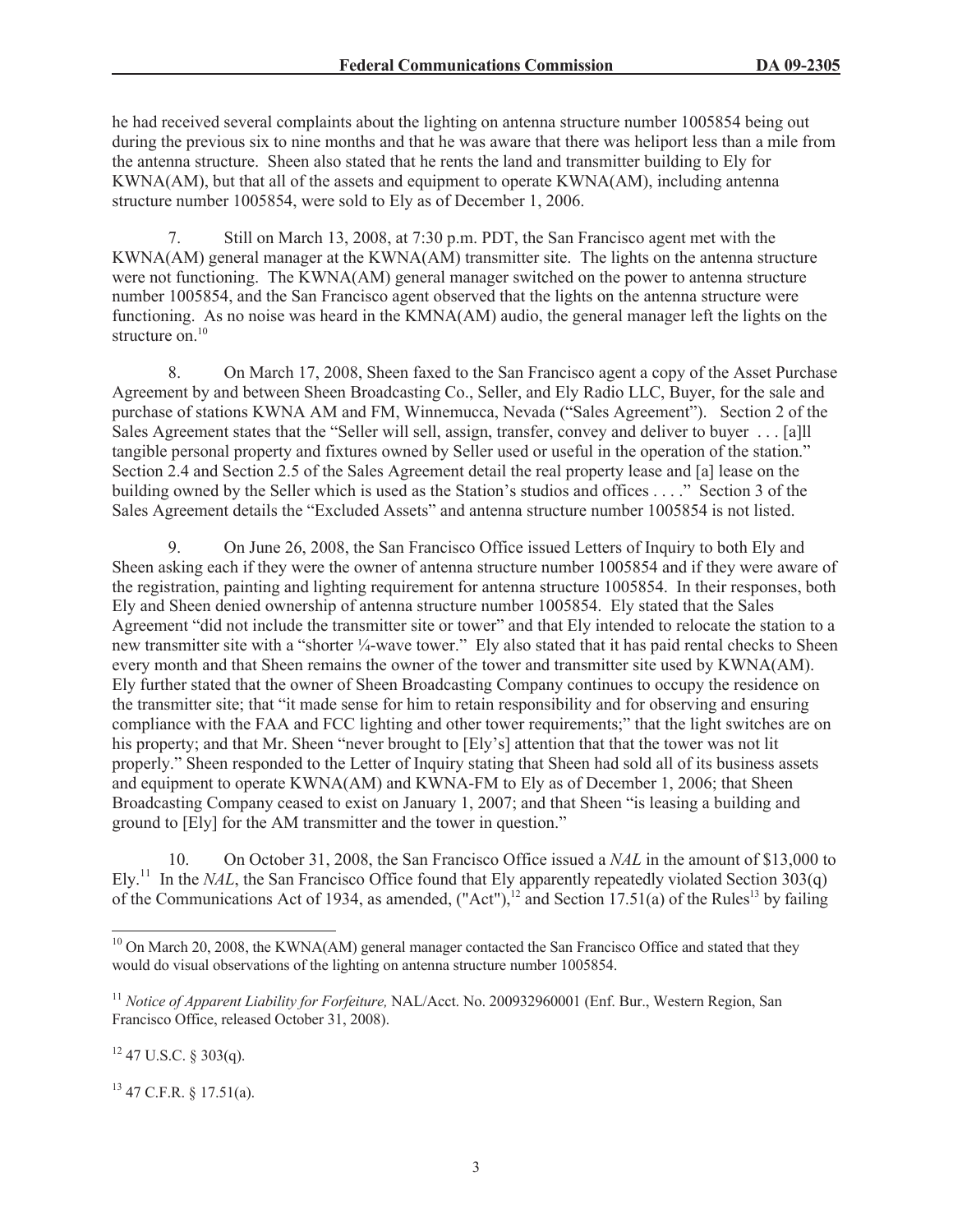to exhibit the structure's red obstruction lighting from sunset to sunrise; and by failing to make observations of the antenna structure's lights at least once each 24 hours either visually or by observing an automatic properly maintained indicator designed to register any failure of such lights, a violation of Section 17.47(a) of the Rules.<sup>14</sup> The San Francisco Office found that Ely's failure to make the required observations of the lighting on the antenna structure resulted in its failure to notify the nearest Flight Service Station of the Federal Aviation Administration ("FAA") of the outage of the flashing obstruction lights, a violation of Section 17.48 of the Rules.<sup>15</sup> The San Francisco Office also found that Ely apparently repeatedly failed to immediately notify the Commission of a change in ownership information for antenna structure number 1005854, a violation of section 17.57.<sup>16</sup> Ely filed a response ("*Response*") on December 1, 2008, arguing that it is not the owner of antenna structure 1005854, and that it has a history of compliance with the Commission's Rules.

# **III. DISCUSSION**

11. The proposed forfeiture amount in this case was assessed in accordance with Section 503(b) of the Act,<sup>17</sup> Section 1.80 of the Rules,<sup>18</sup> and *The Commission's Forfeiture Policy Statement and Amendment of Section 1.80 of the Rules to Incorporate the Forfeiture Guidelines*. <sup>19</sup> In examining the *Response*, Section 503(b) of the Act requires that the Commission take into account the nature, circumstances, extent and gravity of the violation and, with respect to the violator, the degree of culpability, any history of prior offenses, ability to pay, and other such matters as justice may require.<sup>20</sup>

12. Section 303(q) of the Act states that antenna structure owners shall maintain the painting and lighting of antenna structures as prescribed by the Commission.<sup>21</sup> Section 17.51 of the Rules states that all red obstruction lighting shall be exhibited from sunset to sunrise unless otherwise specified.<sup>22</sup> According to its ASR record, antenna structure number 1005854 is required to have, at its top, a flashing beacon equipped with two lamps and red filters, along with at least two lamps enclosed in red obstruction light globes located on a level at approximately one-half the overall height of the tower.<sup>23</sup> Section 17.47(a) requires that the owner of any antenna structure which is registered with the Commission and has been assigned lighting specifications shall make an observation of the antenna structure's lights at least once each 24 hours either visually or by observing an automatic properly maintained indicator designed to register any failure.<sup>24</sup> Section 17.48 of the Rules requires the owner of an antenna structure to report

<sup>15</sup> 47 C.F.R. § 17.48.

<sup>16</sup> 47 C.F.R. § 17.57.

 $17$  47 U.S.C. § 503(b).

<sup>18</sup> 47 C.F.R. § 1.80.

<sup>19</sup> 12 FCC Rcd 17087 (1997), *recon. denied*, 15 FCC Rcd 303 (1999).

 $20$  47 U.S.C. § 503(b)(2)(E).

 $21$  47 U.S.C. § 303(q).

 $22$  47 C.F.R. § 17.51(a).

 $^{23}$  FAA Circular Number 70/7460-1J, Chapters 4 and 5.

 $^{24}$  47 C.F.R. § 17.47(a).

<sup>14</sup> 47 C.F.R. § 17.47(a).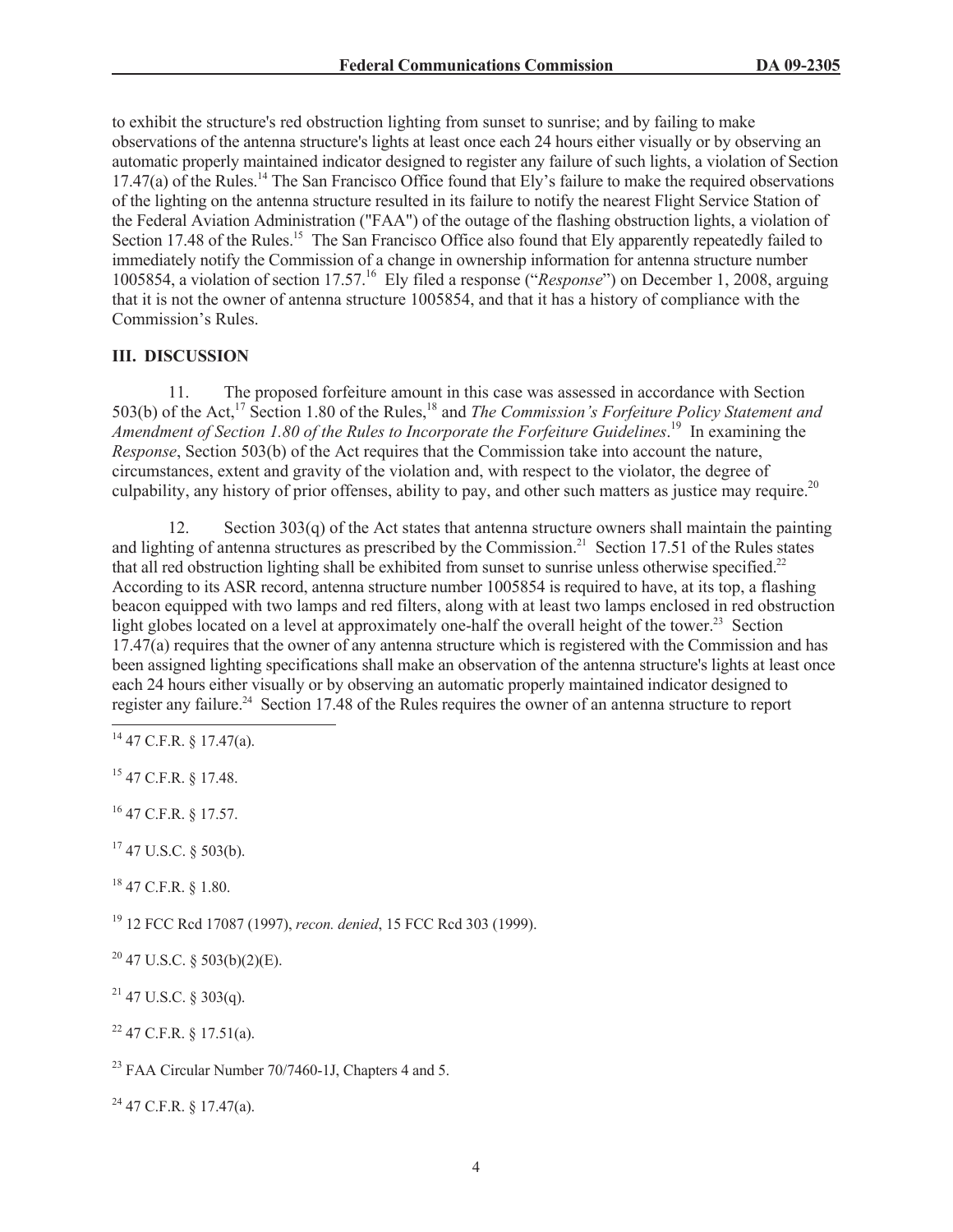immediately by telephone or telegraph to the nearest Flight Service Station or office of the FAA any observed or otherwise known extinguishment or improper functioning or any top steady burning light or any flashing obstruction light, regardless of its position on the antenna structure, not corrected within 30 minutes.<sup>25</sup> Section 17.57 of the Rules requires the owner of an antenna structure to immediately notify the Commission, using FCC Form 854, upon any change in structure height or change in ownership information.<sup>26</sup>

13. On March 11, 2008, a San Francisco agent, in response to complaints concerning lighting outages on antenna structure number 1005458, contacted the FAA Flight Service Station and found that Ely had not reported the outage, thus, requiring the San Francisco agent to request the issuance of a NOTAM.<sup>27</sup> On March 12, 2008, and March 13, 2008, a San Francisco agent observed antenna structure number 1005854 after sunset and found that the lights were extinguished. In an interview with Ely and KWNA(AM) management, the San Francisco agent was advised that the lights on antenna structure number 1005854 had been turned off by KWNA(AM) personnel because of noise that was being made by the lighting mechanism. In the *NAL,* the San Francisco Office determined that this indicated that Ely and KWNA(AM) personnel had control over antenna structure 1005854 and its lighting, as evidenced by their ability to switch the lighting on and off to conform to their operation of KWNA(AM) and use of antenna structure number 1005854 for the operation of KWNA(AM). The San Francisco Office also determined that although Ely argued that it is not the owner of antenna structure number 1005854, and that it leases the antenna structure from Sheen, the former licensee of KWNA(AM), the preponderance of the evidence suggests otherwise. Specifically, the San Francisco Office determined that in the Sales Agreement, Sheen conveyed to Ely "[a]ll tangible personal property and fixtures owned by Seller used or useful in the operation of the station."<sup>28</sup> The San Francisco Office also determined that, "[a]s Ely continues to use antenna structure number 1005854 to broadcast KWNA(AM), there is no doubt that the structure, whether it is considered a fixture or personal property, is used or is useful in the operation of KWNA(AM). Additionally, the lease in question, according to the Sales Agreement, covers only the real property of the transmitter site and the building used for the KWNA(AM) studios and offices.<sup>"29</sup>

14. In its *Response,* Ely argues that it is not the owner of antenna structure number 1005854 and that the San Francisco Office ignored the sworn testimony of Ely's managing member, in its response to the LOI, in which the managing member "demonstrated that the tower remained under the proper licensee's Ownership." We find that the San Francisco Office did not disregard the LOI response, or the statement from Ely's managing member. In his statement, the managing member stated that he paid monthly rental checks to Sheen Rentals and that he "assumed that either Sheen Broadcasting Company, or perhaps an affiliate under Mr. Sheen's control, remains the owner of the tower and the transmitter site used by KWNA." Contrary to Ely's contention in its *Response,* this is not undisputed evidence. As

 $^{28}$  A "fixture" is defined as "[a]n article in the nature of personal property which has been so annexed to the realty that it is regarded as a part of the real property . . . . That which is fixed or attached to something permanently as an appendage, and not removable." *Black's Law Dictionary*, West Publishing (Sixth Edition 1990).

<sup>29</sup> *NAL* at para. 13.

<sup>25</sup> 47 C.F.R. § 17.48.

 $^{26}$  47 C.F.R. § 17.57.

<sup>&</sup>lt;sup>27</sup> The San Francisco agent's request to issue a NOTAM was done to protect the public safety, given that the FAAmandated lighting on the structure was not functioning and the antenna structure was therefore a potential hazard to air navigation. We caution antenna structure owners, however, that it is incumbent upon them, and not a third party, to notify the FAA of any extinguishments or malfunctioning lights.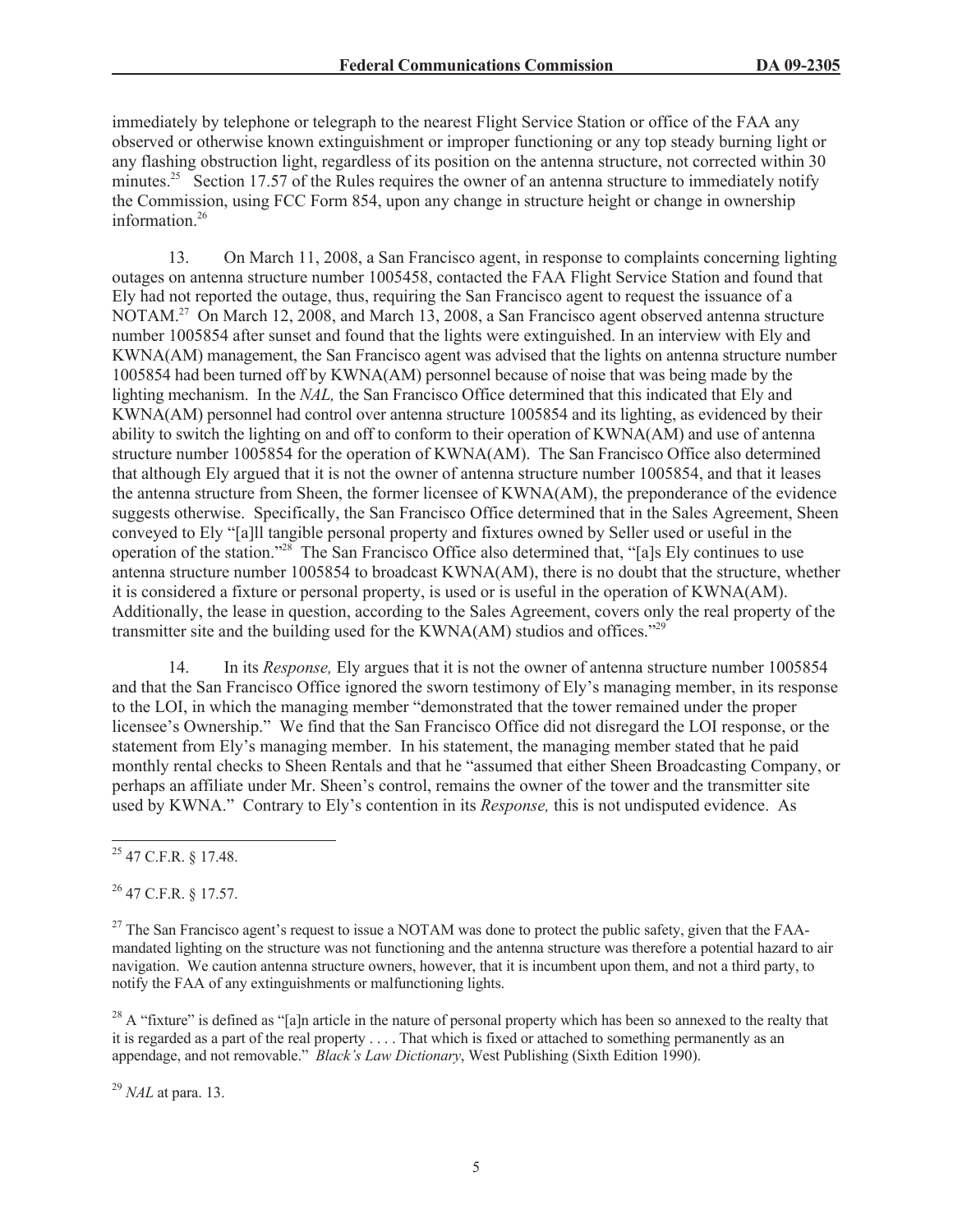detailed above, and in the *NAL,* Mr. Sheen specifically stated to the San Francisco Office that Sheen Broadcasting Company had sold all of its business assets and equipment to operate KWNA(AM) and KWNA-FM to Ely as of December 1, 2006; that Sheen Broadcasting Company ceased to exist on January 1, 2007; and that Sheen "is leasing a building and ground to [Ely] for the AM transmitter and the tower in question."<sup>30</sup> It is precisely because of this disparity between the statements from Mr. Sheen and Ely that the San Francisco Office looked to the written Sales Agreement between the two parties.

15. Ely argues that the San Francisco Office mistakenly determined that real property was being conveyed and argues that "nothing in these relevant provisions of the Sales Agreement suggests a transfer of title to the real estate or the tower located on it."<sup>31</sup> We find that the San Francisco Office did not determine that real property had been conveyed or that title to the real estate had transferred. In reviewing the Sales Agreement, we find that the San Francisco Office did determine, correctly, that antenna structure number 1005458 had been sold to Ely. Specifically, as described above and in the *NAL*, "Section 2 of the Sales Agreement states that the 'Seller will sell, assign, transfer, convey and deliver to buyer . . . [a]ll tangible personal property and fixtures owned by Seller used or useful in the operation of the station.' Section 2.4 and Section 2.5 of the Sales Agreement detail the real property lease and [a] lease on the building owned by the Seller which is used as the Station's studios and offices . . . .' Section 3 of the Sales Agreement details the "Excluded Assets" and antenna structure number 1005854 is not listed $^{32}$ 

16. Ely also argues that the San Francisco Office ignored Section 6.8 of the Sales Agreement which indicates that the "Leases" referenced in the Sales Agreement cover both the studio/office building and the real property used in the stations' operation. We disagree. The San Francisco Office specifically concluded that that lease in question covered "the real property of the transmitter site and the building used for the KWNA(AM) studios and offices.<sup>33</sup> This language comes from Section 6.8 of the Sales Agreement.

17. Ely does not dispute that antenna structure number 1005458 was used and continues to be used to transmit KWNA(AM), that Ely personnel had access to and control over the lighting on antenna structure number 1005854, and that Ely personnel extinguished the lights some time prior to the FCC's inspection due to a noise purportedly caused by the tower lighting system. Ely acknowledges it had contacted the FAA previously regarding light outages on antenna structure number 1005854. Ely also proffers no new evidence or information in its *Response* that supports its assertion that Sheen retained title to the tower structure used in the operation of KWNA(AM). Rather, Ely merely disputes the San Francisco Offices' interpretation and analysis of the Lease and the Sales Agreement. While jurisdiction to make a definitive judicial determination as to who owns antenna structure number 1005854 rests with the state and local judicial system in Nevada, we find that the San Francisco Office reasonably concluded that the preponderance of the evidence showed that Ely had purchased antenna structure number 1005458.<sup>34</sup> Accordingly, weighing the totality of the evidence presented by the San Francisco Office in

<sup>30</sup> *NAL* at para 9.

<sup>31</sup> *Response* at 2.

<sup>32</sup> *NAL* at para. 8.

<sup>33</sup> *NAL* at para. 13.

<sup>&</sup>lt;sup>34</sup> We note that Section 73.1213 of the Commission's Rules states that "[i]n the event of a default by the owner [of an antenna structure] each licensee or permittee shall be responsible for ensuring that the structure complies with applicable painting and lighting requirements." 47 C.F.R. § 73.1213. See also 47 C.F.R. § 17.6(a). We also note that Ely appears to be the only licensee on antenna structure number 1005854.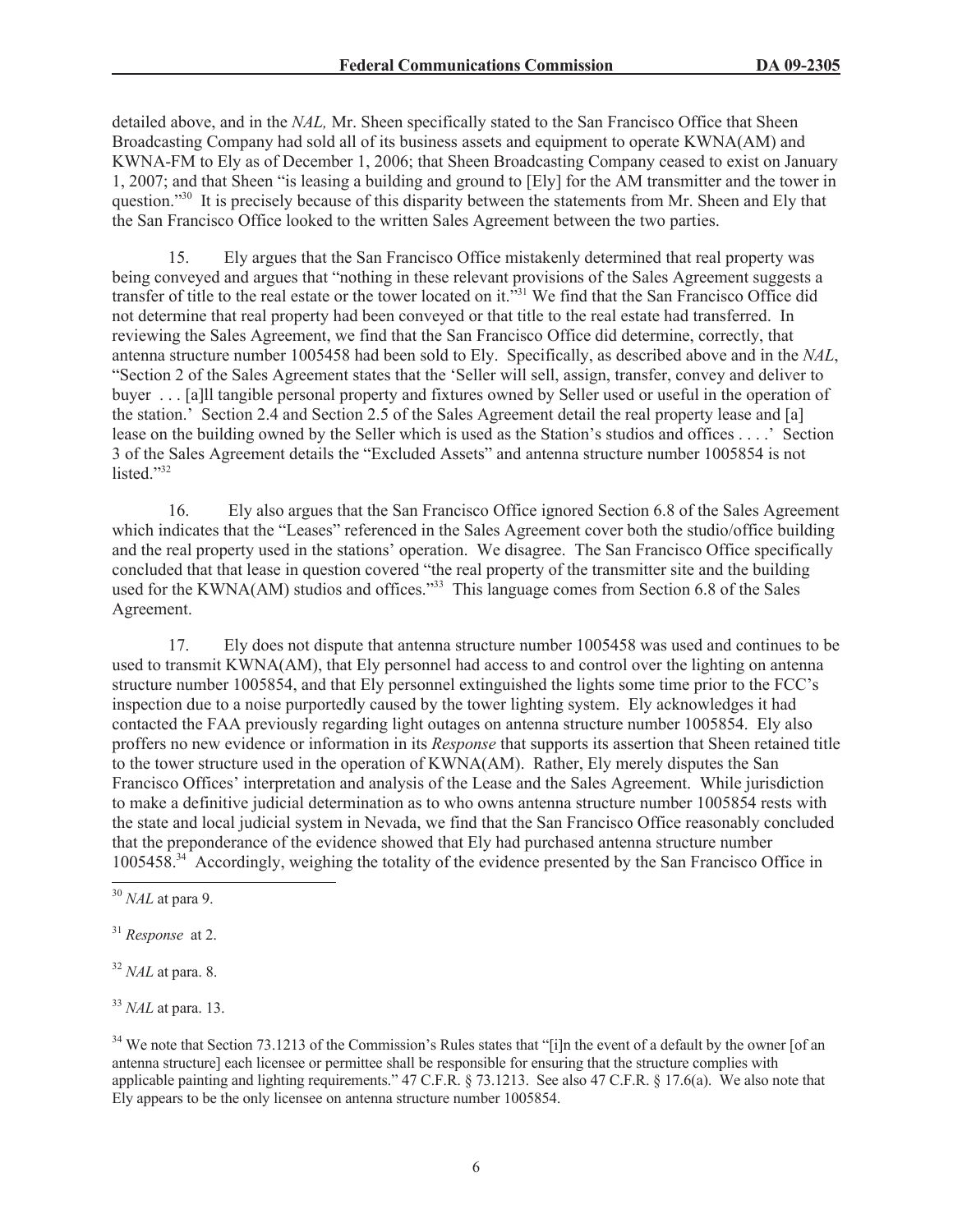the *NAL* and Ely's *Response*, we conclude that Ely repeatedly violated Sections 17.47(a), 17.48, and 17.51(a) of the Rules.

18. Ely further argues that it has a history of compliance with the Commission's Rules. We have reviewed our records and we agree. We note, however, that one violation detailed in the *NAL* continues, that is, Ely has failed to update the antenna structure registration for antenna structure number 1005458, in violation of Section 17.57 of the Rules. The forfeiture proposed for this violation is \$3,000 and we therefore decline to reduce the forfeiture amount for this violation. However, because Ely has a history of compliance with the Commission's Rules, we will reduce the \$10,000 forfeiture amount for the other violations listed in the *NAL* to \$8,000.

19. We have examined the *Response* to the *NAL* pursuant to the statutory factors above, and in conjunction with the *Forfeiture Policy Statement*. As a result of our review, we conclude that Ely repeatedly violated Section 303(q) of the Act, and Sections 17.51(a), 17.47(a), 17.48, and 17.57 of the Rules. Considering the entire record and the factors listed above, we find that reduction of the proposed \$13,000 forfeiture to \$11,000 is warranted.

## **IV. ORDERING CLAUSES**

20. **ACCORDINGLY, IT IS ORDERED** that, pursuant to Section 503(b) of the Communications Act of 1934, as amended ("Act"), and Sections 0.111, 0.311 and 1.80(f)(4) of the Commission's Rules, Ely Radio, LLC, **IS LIABLE FOR A MONETARY FORFEITURE** in the amount of \$11,000 for repeatedly violating Section 303(q) of the Act, and Sections 17.51(a), 17.47(a), 17.48, and 17.57 of the Rules.<sup>35</sup>

21. Payment of the forfeiture shall be made in the manner provided for in Section 1.80 of the Rules within 30 days of the release of this *Order*. If the forfeiture is not paid within the period specified, the case may be referred to the Department of Justice for collection pursuant to Section 504(a) of the Act.<sup>36</sup> Payment of the forfeiture must be made by check or similar instrument, payable to the order of the Federal Communications Commission. The payment must include the NAL/Account Number and FRN Number referenced above. Payment by check or money order may be mailed to Federal Communications Commission, P.O. Box 979088, St. Louis, MO 63197-9000. Payment by overnight mail may be sent to U.S. Bank – Government Lockbox #979088, SL-MO-C2-GL, 1005 Convention Plaza, St. Louis, MO 63101. Payment by wire transfer may be made to ABA Number 021030004, receiving bank TREAS/NYC, and account number 27000001. For payment by credit card, an FCC Form 159 (Remittance Advice) must be submitted. When completing the FCC Form 159, enter the NAL/Account number in block number 23A (call sign/other ID), and enter the letters "FORF" in block number 24A (payment type code). Requests for full payment under an installment plan should be sent to: Chief Financial Officer -- Financial Operations, 445 12th Street, S.W., Room 1-A625, Washington, D.C. 20554. Please contact the Financial Operations Group Help Desk at 1-877-480-3201 or Email: ARINQUIRIES@fcc.gov with any questions regarding payment procedures. Ely Radio, LLC, shall also send electronic notification on the date said payment is made to WR-Response@fcc.gov.

<sup>35</sup> 47 U.S.C. §§ 303(q), 503(b), 47 C.F.R. §§ 0.111, 0.311, 1.80(f)(4), 17.47(a), 17.48, 17.51.

<sup>36</sup> 47 U.S.C. § 504(a).